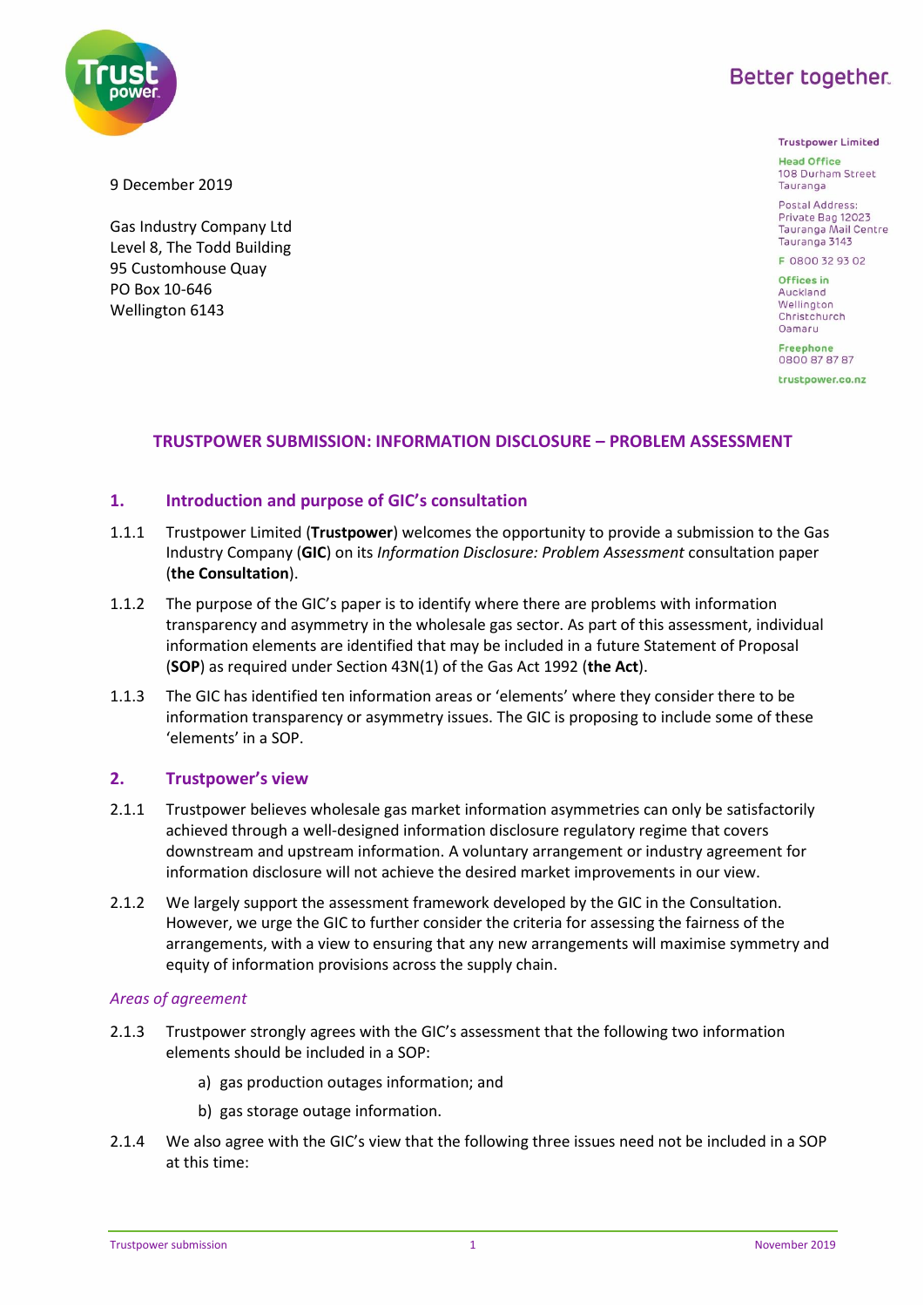

- a) transmission pipeline outage information as this information is covered by provisions within the Gas Transmission Access Code;
- b) emsTradepoint price and volume information as this information is available on the emsTrapoint platform for a modest subscription fee; and
- c) contract price and volume information as contracts for gas are generally priced to reflect several characteristics of the agreement including force majeure provisions, carbon pricing, and flexibility. Without broader context, contract information would be meaningless.
- 2.1.5 We are broadly supportive of the GIC's proposal to work with the Ministry of Business Innovation and Employment (**MBIE**) and the Electricity Authority (**the Authority**) to:
	- a) address how forecasts of gas production can be made available on a timelier basis (MBIE); and
	- b) review the potentially limited transparency of the gas position of thermal electricity generator's gas positions (the Authority).

As both these are important matters for the gas industry, these should be progressed as a matter of priority while ensuring that the proposed co-working arrangements do not cause unintentional delays.

## *Matters requiring further consideration*

- 2.1.6 We consider that information provision requirements should apply symmetrically to gas supply, transportation, storage and usage, recognising the different functions of the facilities, but acknowledging that they all play an important part in determining supply and demand balance, and therefore the market price.
- 2.1.7 In Trustpower's view the following three information elements ought to be reconsidered by the GIC for inclusion in a SOP:
	- a) major gas user's facility outages;
	- b) forecasts of major gas user's consumption; and
	- c) the quantity of stored gas and the amount of available storage capacity in the Ahuroa storage facility.
- 2.1.8 Furthermore, the GIC should also consider the mechanisms for information disclosure.
- 2.1.9 We address the matters outlined in 2.1.7 and 2.1.8 in the rest of this submission.

# **3. Major user's facility outages and consumption forecasts should be disclosed**

## *Large users should disclose outage and consumption forecast information to ensure the market delivers an efficient price, including during scarcity events*

- 3.1.1 Trustpower strongly encourages the GIC to include major user's facility outages and consumption forecasts in a SOP. In gas markets, pricing expectations, operational and investment decisions are not formed in relation to one specific data point. Rather, they require a range of information about gas consumption, supply, storage and risk management in the short, medium and long-term. $<sup>1</sup>$ </sup>
- 3.1.2 It is a well-accepted principle that supply *and* demand balance dictates the market equilibrium, and therefore the efficient market price. Should only one half of the market be obliged to

<sup>1</sup> [https://www.aemc.gov.au/sites/default/files/content/5ea5bc4f-dd30-4711-85af-a4edf6b5fd01/Improvements-to-Natural-](https://www.aemc.gov.au/sites/default/files/content/5ea5bc4f-dd30-4711-85af-a4edf6b5fd01/Improvements-to-Natural-Gas-Bulletin-Board-Final-determination-for-publication.pdf)[Gas-Bulletin-Board-Final-determination-for-publication.pdf](https://www.aemc.gov.au/sites/default/files/content/5ea5bc4f-dd30-4711-85af-a4edf6b5fd01/Improvements-to-Natural-Gas-Bulletin-Board-Final-determination-for-publication.pdf)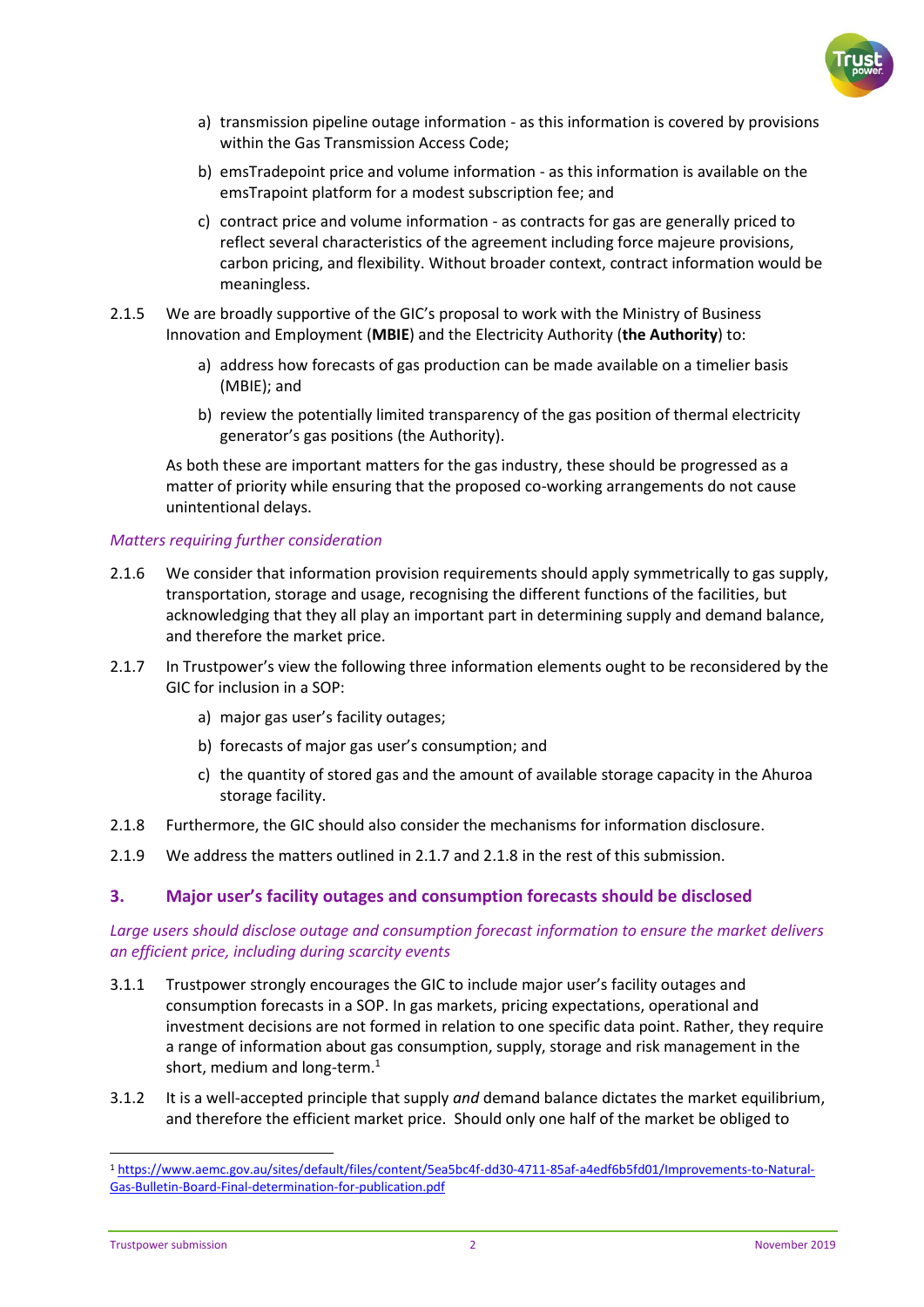

disclose information about material outages, then the market will not be able to efficiently price the impact of outages.

- 3.1.3 If the demand-supply balance in the market tightens and the trade and flow of gas becomes more dynamic, the effects of asymmetric information are likely to become more acute and have longer lasting consequences for all market participants.
- 3.1.4 Therefore, it is unlikely that significant, meaningful improvements to the transparency of gas market will be afforded without the inclusion of large users in the regime. Supply is only one side of the supply-demand equation.

#### Lack of information on large gas user outages can lead to inefficient gas pricing

- 3.1.5 The GIC acknowledges that limited information on major gas users' outages could have an impact on the efficient and effective operation of the gas market, but they are unable to gauge the size of this problem given the lack of supporting information.
- 3.1.6 Given the dominance of Methanex as a large user of gas in NZ (approximately 50% of the overall gas consumed in NZ), information around outages of the facility and changes in forecasted consumption are vital information for other gas market participants to be able to fully understand the current balance of gas and ensure they are making informed decisions as to when to buy or sell gas.
- 3.1.7 We acknowledge the claims made by Methanex with respect to both the commercial sensitivity of publishing outage and forecast consumption information, and the potential implications that the publication of this information may have on its international competitiveness. However, we consider these claims are likely exaggerated as:
	- a) in a press release regarding significant unplanned outages last year, Methanex did not appear to consider these as either significant or major referring to them as "... inconvenient. It's a little annoying."<sup>2</sup>
	- b) a recent review by the Australian Energy Market Commission identified that there has been no impact on the international competitiveness of LNG exporters as a result of requirements to publish gas market information, as had been previously claimed.<sup>3</sup>
- 3.1.8 The positive implications of publication of demand-side information on driving more efficient decision making and resource use is also relevant for other large gas users in the market and has been a key driver for the publication of demand side information on the gas bulletin boards in Australia.
- 3.1.9 We support the GIC further exploring these benefits directly with the Australian Energy Market Operator.
- 3.1.10 We also encourage the GIC to further explore the relationship between outages of large users and overall gas prices on emsTradepoint.
- 3.1.11 We recognise that a curtailment by a large user such as Methanex will not necessarily result in more gas becoming available to the market. However, knowledge of the curtailment is useful information to participants as it reflects change in the underlying supply/demand fundamentals which is valuable for all participants to understand and factor into decision making.

<sup>&</sup>lt;sup>2</sup> Response to verbal questions at Methanex Q1 2019 Earnings Call by John Floren President, Chief Executive Officer & Director, Methanex Corp.

<sup>&</sup>lt;sup>3</sup> Australian Energy Market Commission, *Stage 2 Final Report: Information Provision – East Coast Wholesale Gas Market and Pipeline Frameworks Review,* 2016, p. 74 available from [https://www.aemc.gov.au/sites/default/files/content/59f71049-a61d-](https://www.aemc.gov.au/sites/default/files/content/59f71049-a61d-4ed5-9edc-949246ac920d/AEMC-East-Coast-Gas-Review-Information-provision-final-report.PDF)[4ed5-9edc-949246ac920d/AEMC-East-Coast-Gas-Review-Information-provision-final-report.PDF](https://www.aemc.gov.au/sites/default/files/content/59f71049-a61d-4ed5-9edc-949246ac920d/AEMC-East-Coast-Gas-Review-Information-provision-final-report.PDF)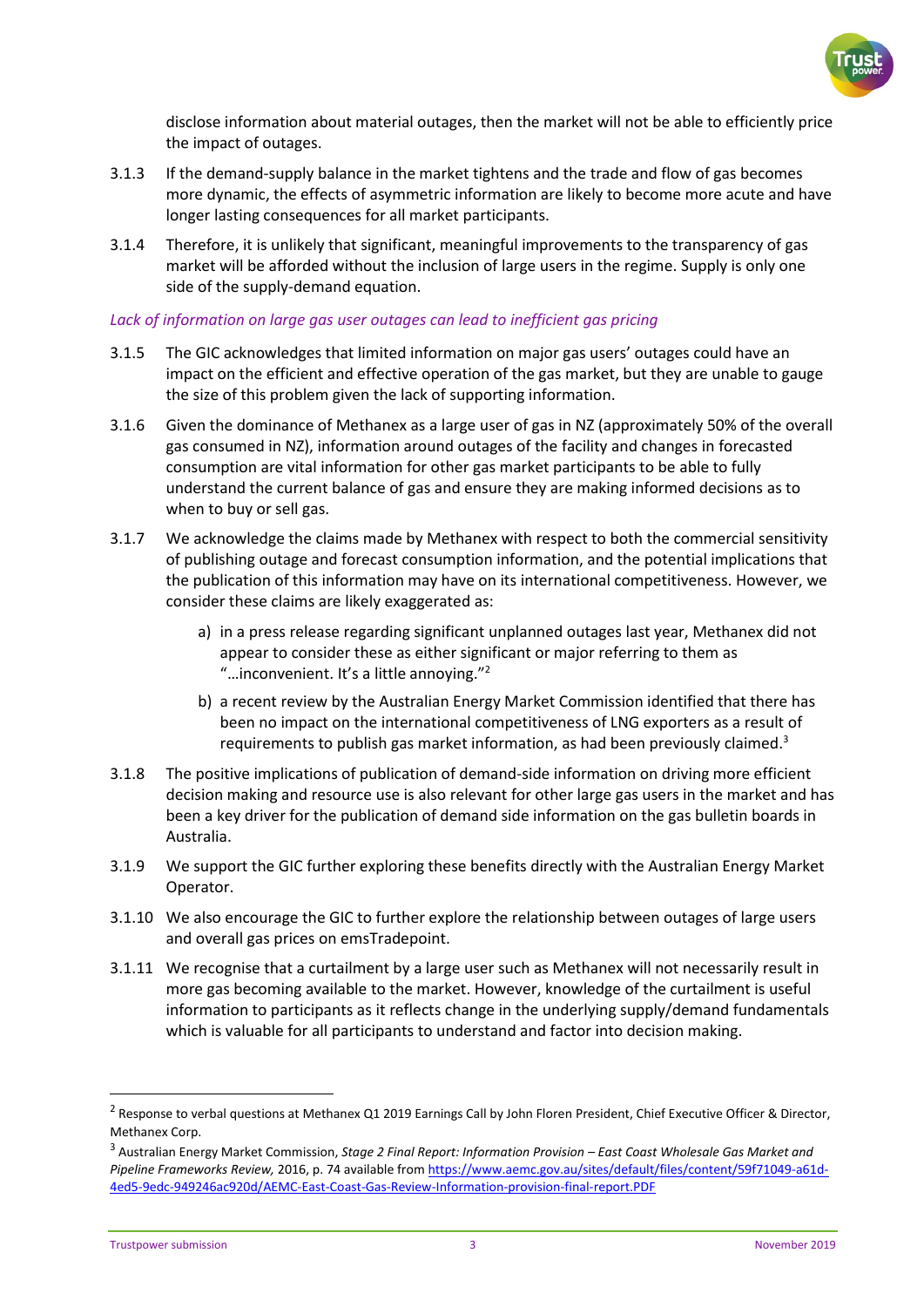

3.1.12 Prior to any decisions being made around the elements to be included into the SOP, Trustpower would welcome discussing the value of demand side information being published directly with the GIC.

#### *Impact of parties' behaviour in the gas market on the electricity market*

- 3.1.13 As an active participant in both the electricity and gas markets in New Zealand, Trustpower has had experiences where large changes in demand for gas have had cascading effects on aspects of both the electricity and gas markets through changing the overall underlying supply/demand fundamentals.
- 3.1.14 We note that that Methanex is not only the largest consumer of gas in New Zealand, but also the single largest energy consumer with approximately 90PJ of energy consumed each year. In comparison, Tiwai Point Aluminium smelter consumes 20PJ of energy, leaving Methanex as the consumer of 10% of New Zealand's total energy demand.
- 3.1.15 Therefore, not only do actions from large users such as Methanex have a material impact on gas market prices, but due to the marginal nature of thermal generation in the New Zealand power market, gas prices directly affect electricity wholesale (and therefore retail) prices.
- 3.1.16 New Zealand generates approximately 12% of our power from gas fired stations. These gas generators are however typically the marginal unit which results in the electricity spot market prices being set with a direct link to the gas market. A simple plot of daily average spot gas prices with daily average electricity spot prices shows this linkage below.



- 3.1.17 The Authority highlighted the relationship between the gas and electricity markets in November 2019. They explained that "the increasing impact of a tighter gas market appears to be leading to higher longer term wholesale electricity prices"<sup>4</sup> and "planned future disruptions in the first quarter of 2020 are driving prices even higher for quarter one 2020".<sup>5</sup>
- 3.1.18 The Authority also noted:

*"[we] think the notified gas field outages are causing forward market participants to price the risk of high spot prices, raising forward contract prices for 2020; this is not a surprising result. In the longer term, the experiences in 2018 seem to have made electricity market participants more* 

<sup>4</sup> Electricity Authority, *Electricity spot price increases,* November 2019, pg. 4.

<sup>5</sup> ibid. pg 4.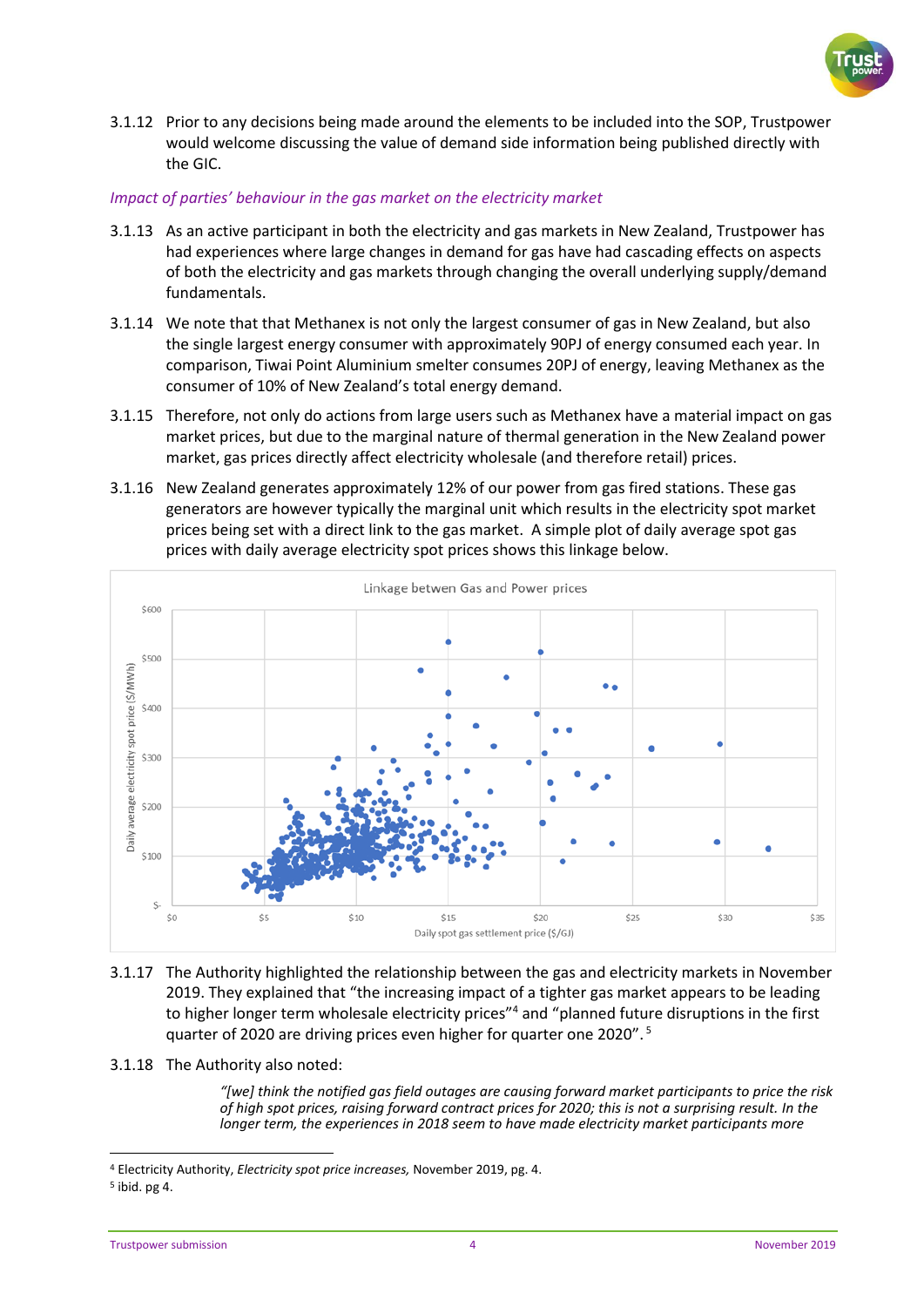

*aware of what can go wrong in the gas supply chain, as well as the importance of gas to price formation, and these are being priced into longer term forward contracts".<sup>6</sup>*

- 3.1.19 The Electricity Industry Participation Code 2010 (**the Code**) requires participants to disclose, in a timely manner, any information that they hold that they expect would have a material impact on prices in the wholesale market if the information was made publicly available.<sup>7</sup>
- 3.1.20 Trustpower strongly believes that the gas market should have, at the very least, the same requirement. We consider that excluding power stations from the regime may be acceptable given that these outages are disclosed through the electricity market but large users, such as Methanex, should not be excluded. We note this would be consistent with maximising the symmetry and equity of information provisions across the supply chain.

# **4. Gas storage facilities information**

- 4.1.1 The GIC recognises the growing importance of the Ahuroa facility for delivering flexibility across the sector. It identifies several issues associated with limited information transparency and asymmetry of gas storage outage information which affects parts of the gas sector value chain and the electricity sector.
- 4.1.2 Trustpower understands the GIC is considering whether the wholesale gas market would also benefit by further improving gas storage facilities disclosure information relating to:
	- a) the quality of stored gas; and
	- b) the amount of available storage capacity.
- 4.1.3 In our view, addressing the various issues relating to information disclosure in the New Zealand sector about requires attention to the entire gas system, including storage.
- 4.1.4 Therefore, information relating to the amount of gas available from storage, and the quality of that gas, needs to be made available to the market to ensure parties have full access to stored gas information, not partial information.
- 4.1.5 We acknowledge Flex Gas already discloses storage volumes to MBIE as part of its Quarterly Retail Sales Survey (QRSS). We understand the GIC is considering discussing with MBIE the possibility of making the information supplied by Flex Gas in its QRSS submission publicly available.
- 4.1.6 In order to have 'one source of truth' Trustpower encourages the GIC consider either publishing the data itself with MBIE's agreement, discussing options with Flex Gas directly or a combination of each approach.
- 4.1.7 We note that publishing information around the quality of stored gas at Ahuroa and amount of available storage would:
	- a) be low cost with respect to implementation:
	- b) deliver clear benefits to market;
	- c) had broad support in submissions during previous rounds of consultation on information disclosure.

As a result, we see no reason why this information should not be considered for inclusion in a SOP.

 $^6$  Ibid. pg 6.

<sup>7</sup> See Section 1.1 Interpretation: *disclosure information*, pg. 20*.* The Electricity Industry Participation Code 2010, available from <https://www.ea.govt.nz/code-and-compliance/the-code/>